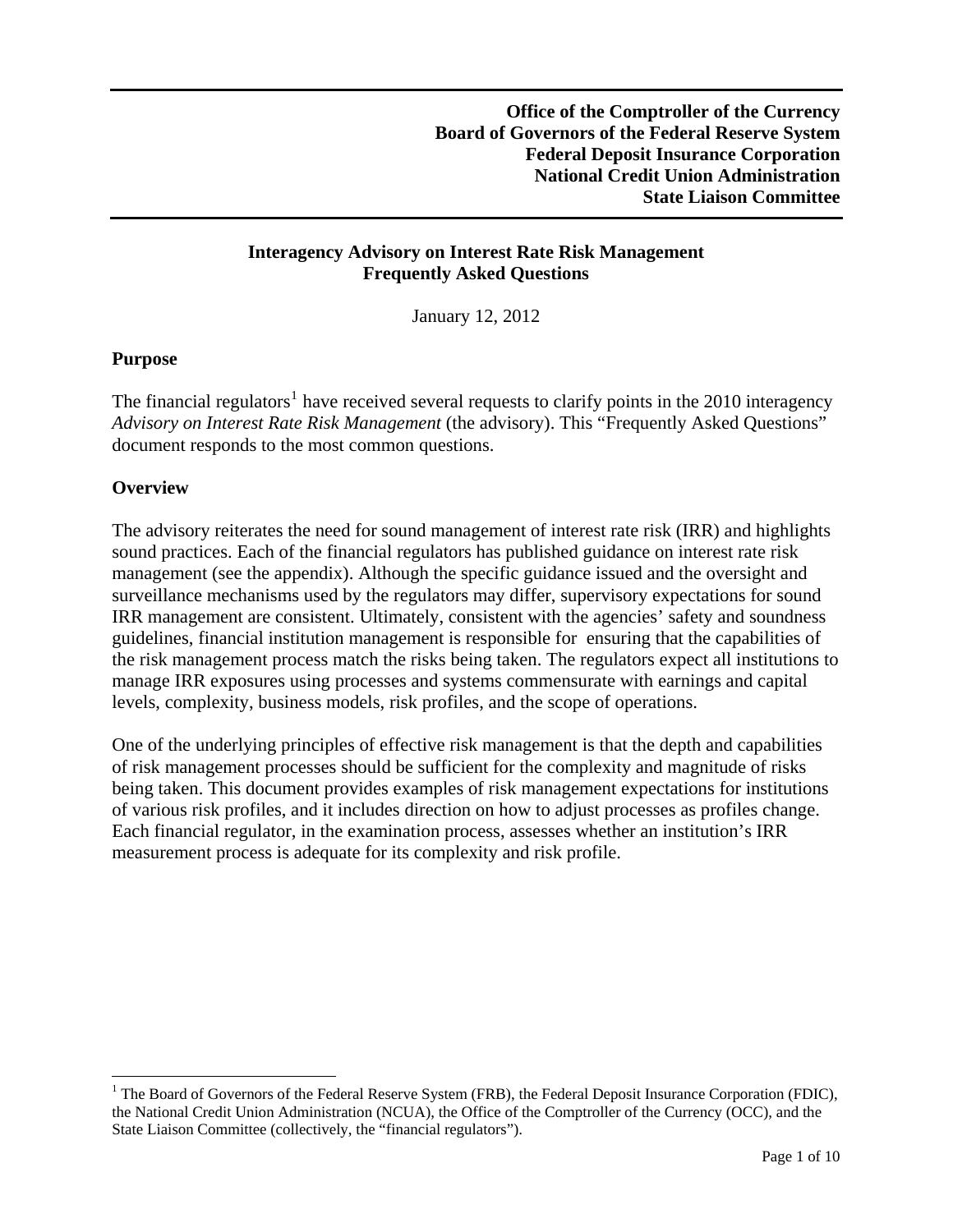# **Frequently Asked Questions Interagency Advisory on Interest Rate Risk Management**

# **Risk Management/Oversight**

### **1. How should financial institutions determine which IRR vendor models are appropriate?**

*Answer:* Models can vary significantly depending on complexity, data management, and cost. Achieving the proper balance among risk positions, risk measurement processes, and cost is critical to a successful model risk management program. When creating an IRR model or evaluating third-party models, institution management should thoroughly assess the model's ability to reasonably capture risks in the institution. Additionally, management should reevaluate the model's appropriateness as risk positions, strategies, and activities change. When reviewing modeling options, management should at a minimum consider the following:

- The ability to reasonably model the institution's current and planned on- and offbalance-sheet product types (on both income and capital valuation bases). Material positions in highly structured instruments or institution-specific products should be key considerations. The model should support the level of data aggregation and stratification necessary to properly measure these types of products.
- The extent to which the model uses automated processes compared with manual procedures. Management should consider whether the model has automated interfaces with institution source systems. Management should also consider the cost, hardware and software requirements, staff resources, and expertise needed to run the model and integrate any separate (manual) add-ons (also see question #2).
- The level of model transparency and the adequacy and comprehensiveness of vendor model validations and internal control reviews (also see question #9).
- The level of vendor implementation and ongoing support received, including available training from the vendor.

To better control third-party model risk, financial regulators expect financial institutions to have sufficient in-house knowledge in case vendors or financial institutions terminate contracts for any reason, or if vendors are no longer in business. Financial institutions should maintain contingency plans for addressing how management should respond to such lapses in vendor support.

# **2. If an institution implements a new strategy and later finds that its IRR measurement model cannot capture the risk exposure, could this raise significant supervisory concerns?**

*Answer:* Yes. All potential risk exposures, including IRR, posed by new products or strategies should be considered as part of the due diligence for any new strategy. If a new strategy involves IRR that cannot be adequately captured by existing measurement processes, steps should be taken to ensure this risk can be adequately measured before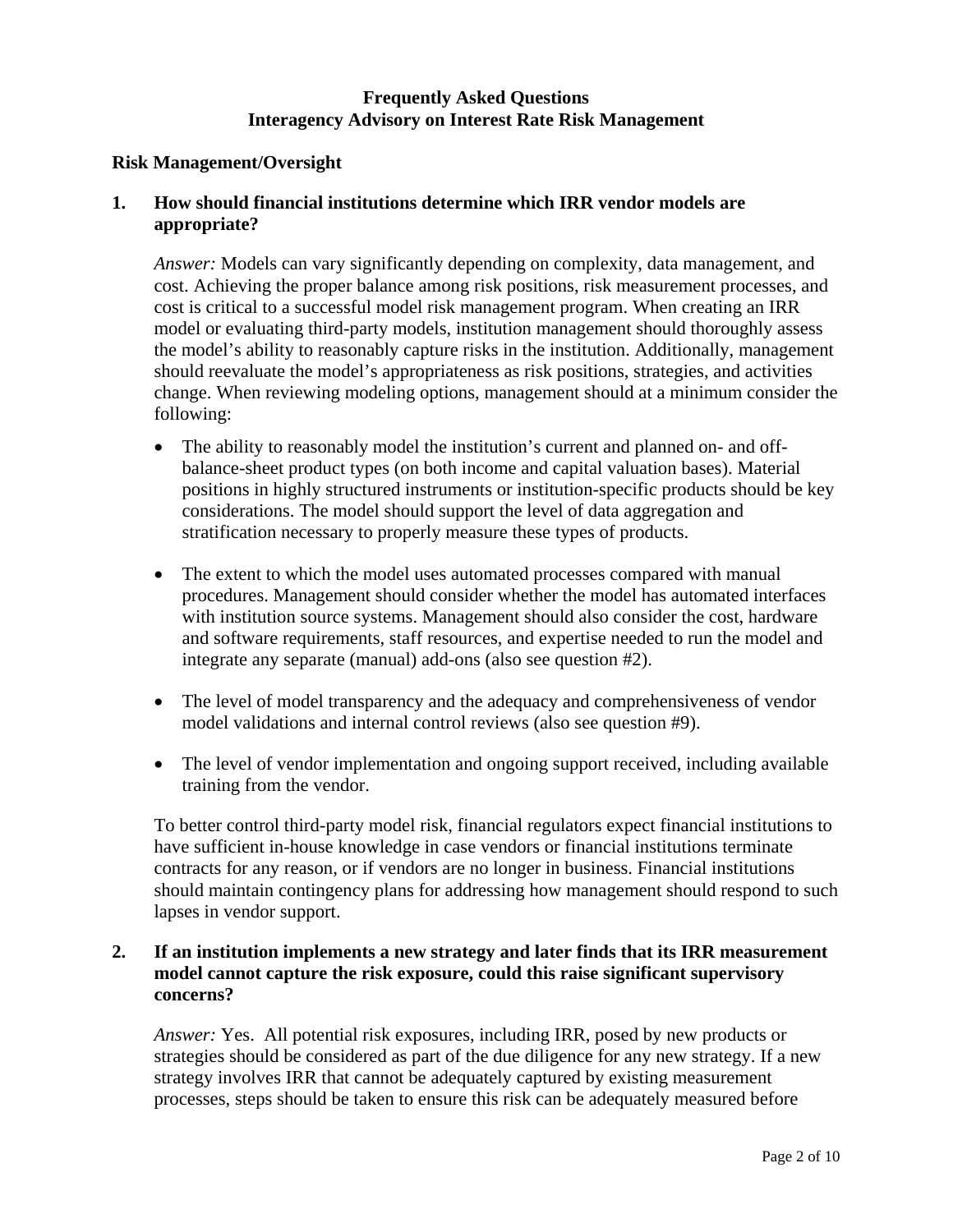implementation of the strategy. The cost of measuring the change in exposure from a new product or strategy also should be considered an essential part of the due diligence process.

For example, if an institution were to implement a leverage strategy using highly structured liabilities to fund fixed-rate mortgage investments or whole loans, this type of strategy could introduce a significant level of option risk to the institution's IRR risk profile. If existing IRR measurement tools do not adequately capture the potential volatility in cash flows and rate adjustments from the newly acquired assets and liabilities, the model would not be able to adequately capture this option risk. Therefore, management would not be able to measure the IRR exposure accurately. This would likely be considered a management weakness, and corrective actions could include making the appropriate changes or enhancements to the model. In some cases where on- or off-balance-sheet items cannot be effectively measured in the primary IRR model, it may be appropriate to use alternative means to measure the risk in such products, where the alternative output is then incorporated into the primary model results (i.e., add-ons). Financial regulators expect risk managers to consider the ability of current systems to model risks posed by a new strategy in advance to understand how new products or strategies affect overall IRR exposure.<sup>[2](#page-2-0)</sup>

### **Measurement and Monitoring of IRR**

#### **3. What types of IRR measurement methodologies are institutions expected to use?**

*Answer:* Institutions should measure the potential impact of changes in market interest rates on both earnings and the economic value of capital. $3$  Measurement methodologies generally focus on either changes to net interest income (NII)/net income (NI), or changes to the economic value of capital over various time horizons. Income simulations are typically used to measure potential volatility in NII/NI over various time horizons (generally one to five years). Economic or market value of equity models typically cover much longer time horizons and measure risk to the economic value of capital. Institutions should use a combination of both earnings-focused and economic value of capital-focused measures to capture the full spectrum of IRR. Large and complex institutions as well as model vendors continue to develop new approaches to IRR measurement. Financial regulators will consider these new approaches on a case-by-case basis to ensure that they meet the spirit of outstanding guidance and effectively model IRR.

Since the original interagency guidance on IRR was issued by the FRB, FDIC, and OCC in 1996,<sup>[4](#page-2-2)</sup> the number and availability of financial products with embedded options has grown considerably. Such products, which include but are not limited to collateralized mortgage obligations, step-up notes, callable agency bonds, convertible Federal Home Loan Bank borrowings, alternative certificates of deposit, one-to-four family residential mortgage loans/securities, and commercial real estate loans/securities, present significant challenges to IRR measurement. The IRR measurement challenges arise because the timing and size

<span id="page-2-0"></span><sup>&</sup>lt;sup>2</sup> Typically, institutions that have in-house or turnkey vendor models can generate alternate or "what-if" measurement scenarios outside of normal IRR exposure reporting. Institutions that do not have access to run their own models (those that completely outsource the measurement process) can use other means to estimate the risk of new strategies based on the size and complexity of the institution's activities.

<span id="page-2-1"></span> $3$  12 CFR 3.10 (e) states, in part, that the OCC may require higher minimum capital ratios for an individual bank in view of its circumstances. For example, higher capital ratios may be appropriate for a bank with significant exposure to declines in the *economic value of its capital* due to changes in interest rates.

<span id="page-2-2"></span><sup>&</sup>lt;sup>4</sup> See 61 FR 33166, "Joint Agency Policy Statement: Interest Rate Risk" (June 26, 1996).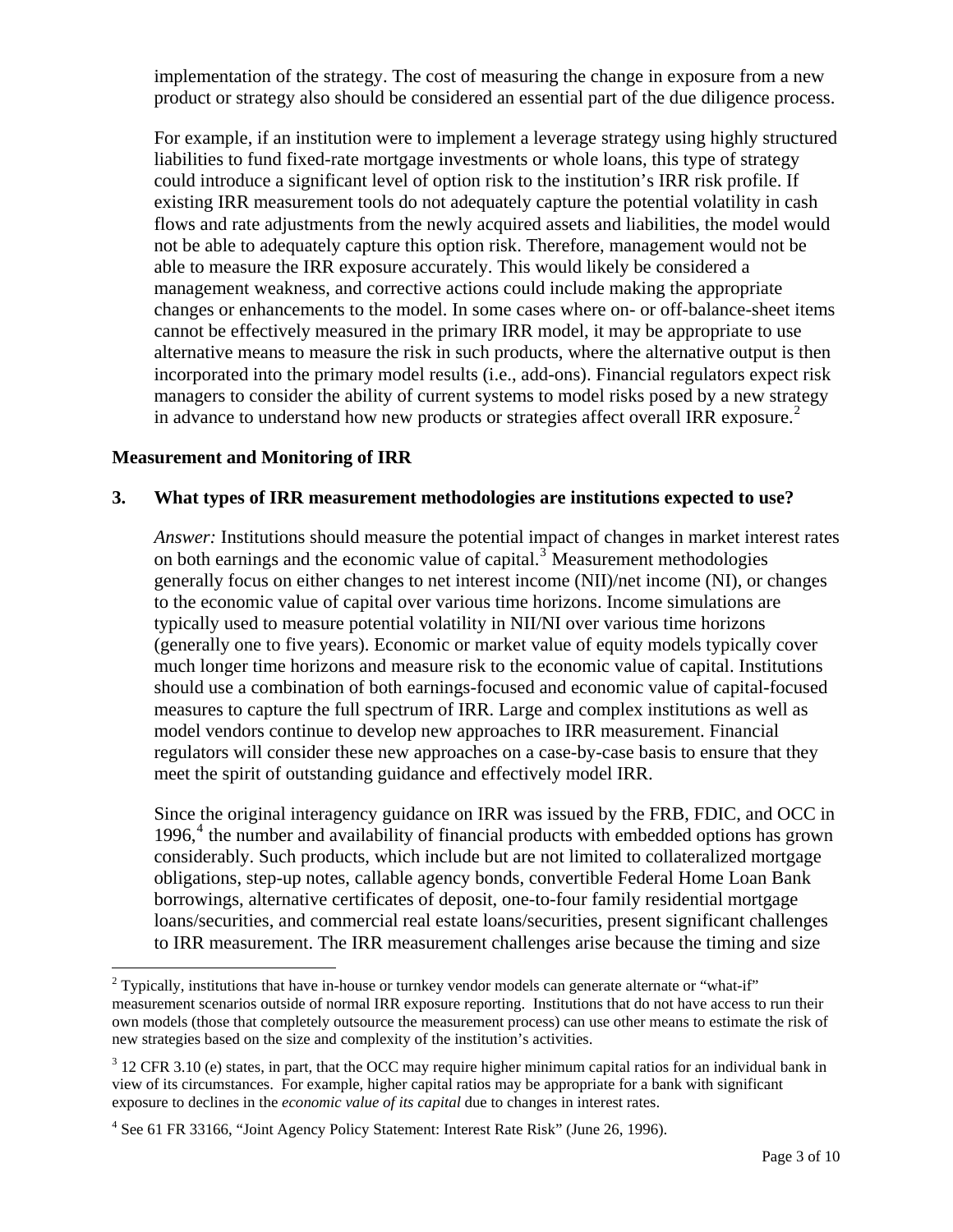of the cash flows may change considerably, depending on how interest rates vary over time. As a result, these products often carry significant prepayment or extension risk. The ability of risk measurement systems to capture the risk from these new products has also evolved over time. Institutions should manage the evolving risks in their on- and off-balance sheet positions, and a key part of this process is selecting the appropriate IRR measurement system and processes.

Institutions gain a better understanding of when rate and cash flow options may be exercised by using longer simulation time horizons. For example, significant levels of options risk embedded in assets and liabilities can cause large shifts in repricing cash flows over time. Depending on the type of scenario, and the nature of the options, these shifts may not become apparent until a simulation is projected beyond one year. This volatility in cash flows likely causes an institution's earnings-at-risk profile to change significantly as the simulation progresses. To capture this potential "cliff effect," exposures should be projected over at least a two-year period. To understand how risk evolves, management is encouraged to measure earnings-at-risk for each 12-month period over the simulation horizon. Although not expected for community institutions with less-complex balance sheets, longer-term simulations (five to seven years) are a useful tool to highlight option risk positions and better evaluate risk. Long-term simulations can provide a complementary metric to "risk-to-capital" measurements, allowing institutions to understand how interest rate shifts could affect future earnings over longer time horizons.

Institutions should measure the potential impact of changes in market interest rates on the economic value of capital. Measuring risk to capital generally requires institutions to use some type of long-term economic or market-value-based process. Risk to capital has traditionally been measured by analyzing the effects of various interest rate scenarios through either a long-term discounted cash flow model such as economic value of equity (EVE), net economic value (NEV), or models assessing anticipated changes in net present value (NPV) or duration.

When modeling complex products with embedded options, risk managers should not overlook the importance of data aggregation and stratification. Complex, or structured, securities should be modeled individually. Homogenous whole-loan portfolios, when possible,<sup>[5](#page-3-0)</sup> should be aggregated by product type, coupon band, maturity, and prepayment volatility. For adjustable-rate portfolios, management should ensure that the modeling process takes into account all loan attributes that have a material impact on IRR, including reset dates, reset indices and margins, embedded caps and floors, and any prepayment penalties.

### **4. Should institutions with non-complex balance sheets use earnings simulations to measure risk to earnings?**

 $\overline{a}$ 

*Answer:* All institutions are encouraged to use earnings simulations. Advances in technology have made simulation modeling more accessible for all institutions. Financial regulators recognize that some institutions with non-complex balance sheets may have minimal levels of embedded options in both assets and liabilities, such as products

<span id="page-3-0"></span> $<sup>5</sup>$  Many vendor models use product level or call report data. Here, loan-level aggregation may not be possible. The</sup> institution still should ensure, however, that modeling processes are commensurate with the level and complexity of its risk profile. Management should be prepared to discuss why more granular aggregation is not necessary to reasonably measure the institution's risk profile.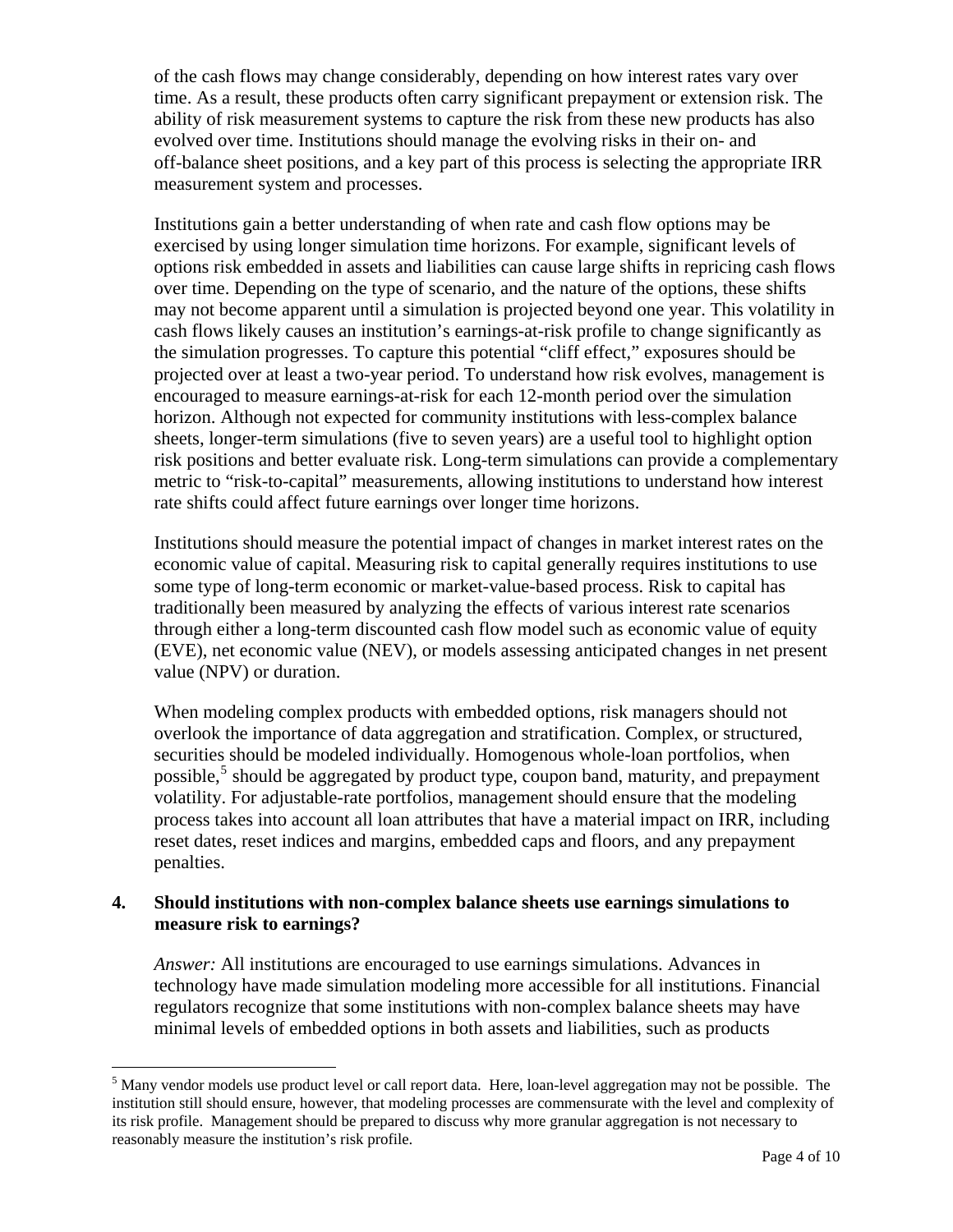discussed in response to question #3, and have few or no derivatives. In these limited cases, onsite financial regulators assess management's alternative measurement processes to analyze the institution's less-complex risk profile. Based on this assessment, regulators may determine that a less sophisticated measurement process may adequately measure earnings at risk.

#### **Stress Testing**

### **5. Should institutions perform rate shocks greater than ± 300 basis points?**

*Answer:* Generally yes. Although the advisory suggests  $\pm 300$  and  $\pm 400$  basis points as examples of meaningful stress scenarios, the decision as to which stress testing scenarios are appropriate should be based on the institution's risk profile and current economic conditions. Institutions should consider the current level of rates relative to the normal rate cycle. In a period of extremely low rates, a +400 basis point shock would provide a meaningful stress scenario while some negative-rate scenarios that result in negative market rates would provide less value to risk managers. Therefore, during low-rate environments, institutions may increase the number of positive-rate shocks, including very large positive-rate moves, while reducing the severity of negative shocks. In other rate environments, even more extreme ramped rate curve shifts or shocks may be appropriate.

Performing extreme shocks to measure IRR should provide useful information for risk management. More *extreme* stress scenarios can provide important risk management insights about on- and off-balance sheet positions and exposures. Institutions are encouraged to develop robust stress testing scenarios and to adjust scenarios as conditions change.

### **6. Should all institutions analyze risk other than repricing risk (i.e., non-parallel yield curves, basis risk, and options risk)? If so, how often should risk analyses be run?**

*Answer:* The advisory states that the types of stress scenarios depend on the risk profile of the institution and the complexity of its structure and activities. All institutions are expected to run these types of scenarios periodically to fully identify significant positions in the four components of IRR: repricing mismatch, basis risk, yield curve risk, and options risk. Institutions should conduct analyses for basis, yield curve, and options risk as necessary, depending on the complexity of activities and risk profile. Generally, these analyses should be run at least annually, or when the risk profile of the institution has changed (for example, because of acquisitions, significant new products, or new hedging programs). Ideally, these analyses would be conducted for earnings calculations as well as economic value of capital measurements.

If an institution's risk profile shows a significant sensitivity to one of these risks, this scenario should be included in the regular monthly or quarterly IRR monitoring. For example, if an institution maintains a relatively short net duration balance sheet, but uses two indices to price assets and liabilities, a basis-shift scenario may identify IRR exposures that otherwise would not be detected in an interest-rate-only scenario. For institutions that price assets primarily from long-term rates, and liabilities from short-term rates, a change in the shape of the yield curve typically would be a more appropriate scenario.

# **7. Should institutions establish board-approved thresholds for monitoring each stress scenario they run?**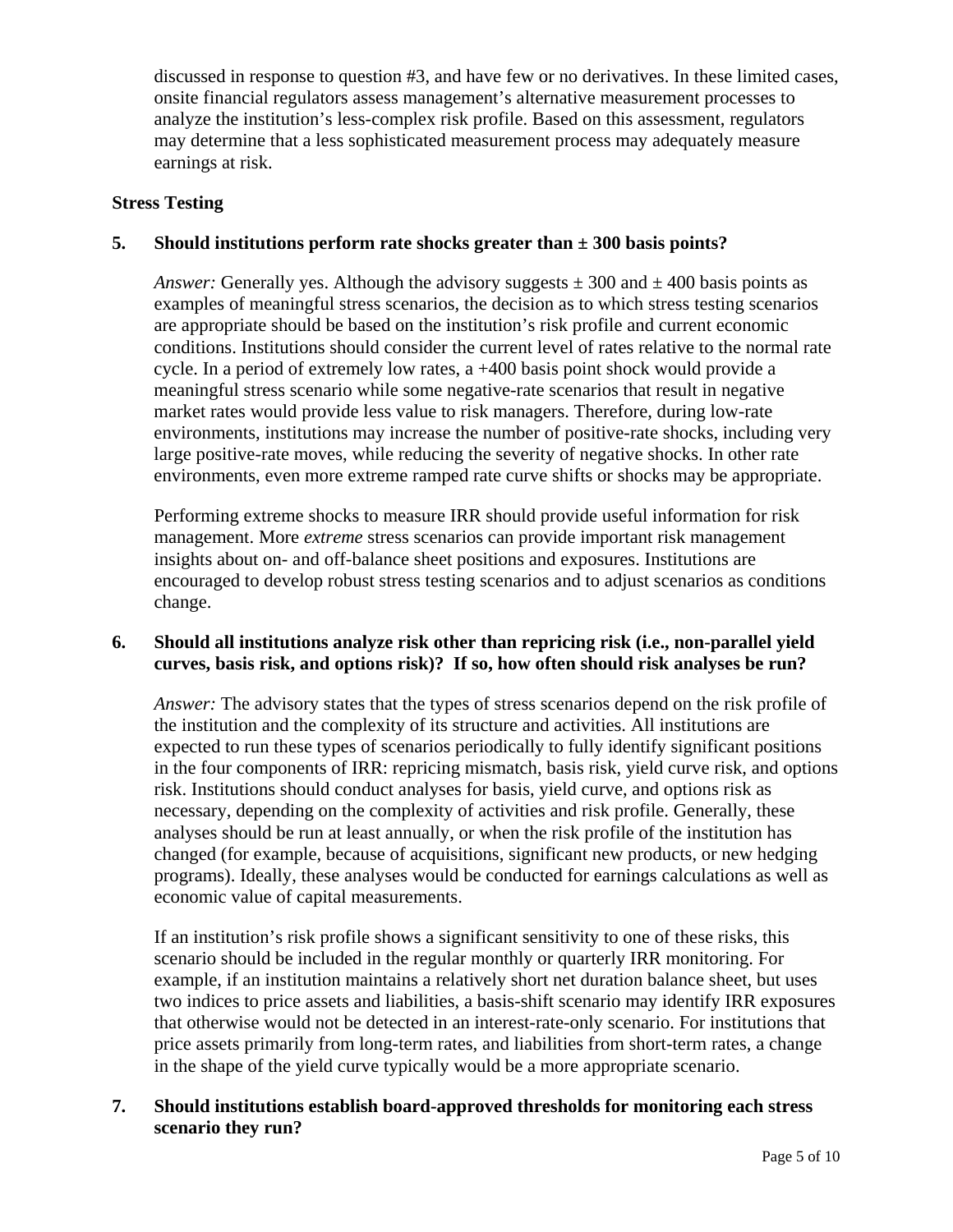*Answer:* Management should establish limits, triggers, or thresholds for stress scenarios in order to compare risk measurement results with the institution's risk tolerance. Typically, institutions establish a set of stress scenarios as part of the regular IRR assessment process. Long-standing supervisory guidance provides that an appropriate limit system should permit management to control IRR exposures, initiate discussion about opportunities and risk, and monitor actual risk taking against predetermined risk tolerances. Risk measurements and limits generally focus on the level of volatility on earnings and capital. Stress scenarios would include board-approved risk limits and be reported regularly to the appropriate management committee and the board. Institutions may also conduct other nonstandard or less-frequently run stress tests that provide further insight into the institution's IRR position in unique or extreme market conditions. The results of these tests should be evaluated against established risk tolerances or appropriate trend analysis and reported to the appropriate management committee. An institution's limits system may change over time as economic conditions and the risk profile influences management to add or drop certain stress scenarios from regular reporting. Stress tests, either standard or nonstandard, that reflect significant IRR exposure and/or exceed established risk tolerance measures should be reported to the board or appropriate board committee.

### **8. When** *no growth* **scenarios for measuring earnings simulations are mentioned, can you clarify what** *no growth* **means?**

*Answer:* "No growth" refers to maintaining a stable balance sheet (both size and mix) throughout the modeling horizon. Financial regulators are concerned that including asset growth in model inputs can reduce the amount of IRR identified in model outputs. For example, if model inputs predict significant loan growth occurring after a rate shock, new loans are often assumed to be made at higher interest rates. This has the effect of reducing the level of IRR identified by the model. If this assumed growth does not occur, the model would underreport actual IRR exposure.

Institutions should recognize and understand how growth affects model output. Management should run scenarios that maintain the balance sheet constant across the simulation horizon. These types of scenarios help highlight the current level of risk in the institution's positions without the effects of growth assumptions. As a sound practice, management could contrast the "no growth" scenario with scenarios that include growth assumptions to highlight how future growth may change the institution's risk profile.

### **Internal Controls and Validation**

# **9. Most institutions use third-party tools to measure IRR. Can independent certifications/validations commissioned by model vendors satisfy supervisory expectations for model validations?**

*Answer:* No. Financial regulators expect each financial institution to ensure that the selected model is appropriate for its IRR profile by conducting an independent review and validation and performing ongoing monitoring and back-testing to confirm model appropriateness. Although a useful tool, model certifications/validations commissioned by vendors would likely not completely satisfy supervisory expectations regarding validation of the use of vendor products. As part of the validation process, institutions need to ensure that the mechanics and mathematics of the IRR model are functioning as intended. The advisory recognizes that most community institutions use largely standardized vendor-provided models, and in such cases validations provided by vendors can be used to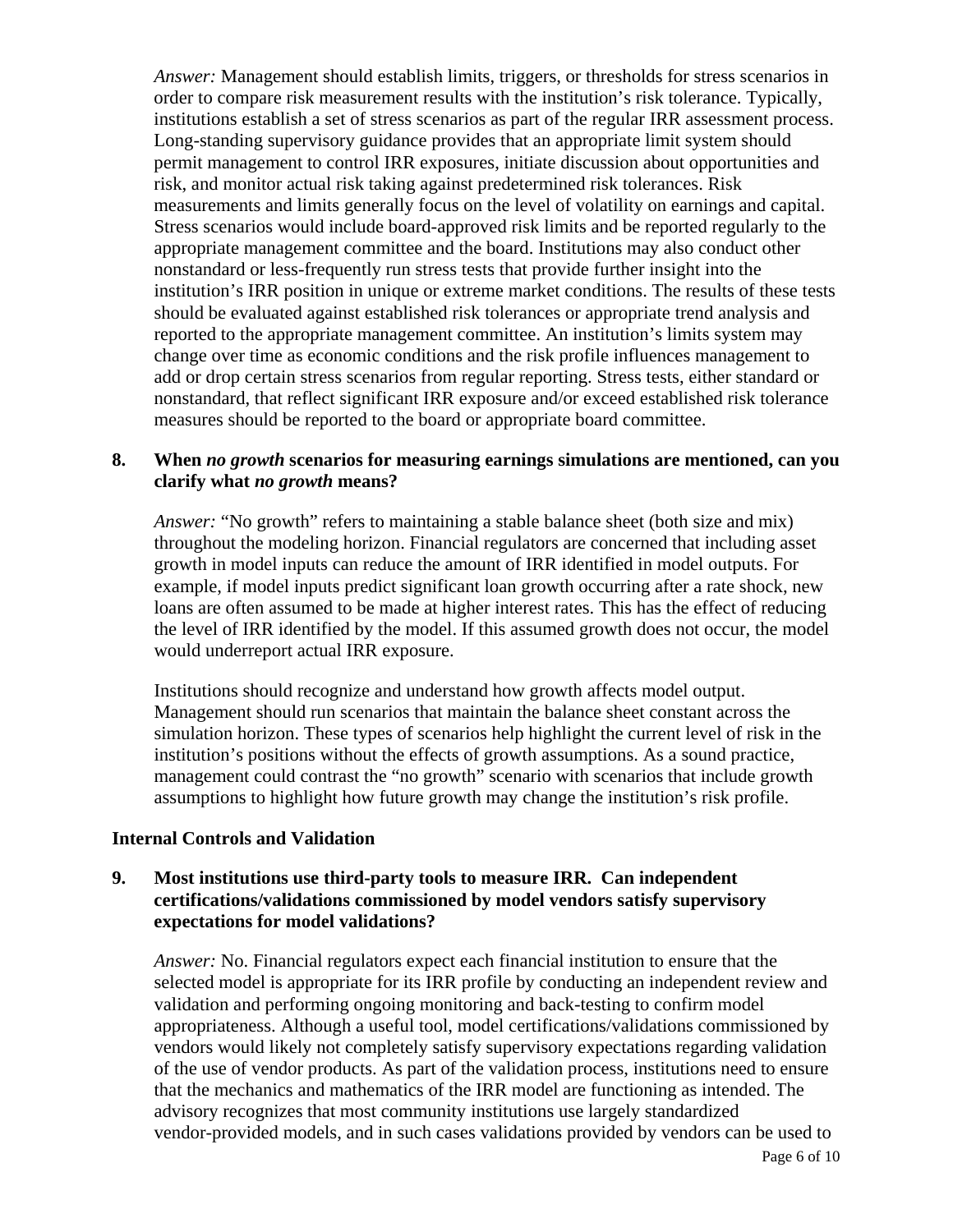support the model mechanics and mathematic calculations. For models that are customized to an individual institution or in situations where the vendors are unable or unwilling to provide appropriate certifications or validations, management would be responsible for validating the mechanics and mathematics of the model work as expected.

An effective validation framework is a critical part of an institution's model risk governance process. An effective model validation policy has three key elements:<sup>[6](#page-6-0)</sup>

- Evaluation of conceptual soundness, including documentation to support model variables.
- Ongoing monitoring to confirm that the model is appropriately implemented and is being used and functioning as intended.
- Outcomes analysis to evaluate model performance.

Model certifications/validations commissioned by vendors are a useful part of an institution's efforts to evaluate the model's conceptual soundness and understanding of developmental efforts. Although many vendors offer services for process verification, benchmarking, and back-testing, these are usually separate engagements, and each institution should ensure these engagements meet its internal policy requirements for validation and independent review. Financial institutions should discuss with vendors what validation or internal control process assessments have been conducted.

Vendors should be able to provide clients with appropriate testing results to show their product works as expected. They should also clearly indicate the model's limitations and assumptions and when the product's use may be problematic. Such disclosures, within the bounds of confidential or proprietary information, should contain useful insights regarding model implementation and outputs. These insights can help institutions design a more effective model validation framework.

Vendor models are often designed to provide a range of capabilities and may need to be customized by an institution. Management should document and justify the institution's customization choices as part of the validation process. If vendors provide input data or assumptions, management should evaluate the relevance of this data to the financial institution. Further, institutions should obtain information regarding the data (for example, vendor-derived assumptions) used to develop the model and assess whether the data is representative of the institution's situation.

Management should conduct ongoing monitoring and outcomes analysis of model performance using the institution's results (back-testing). Through ongoing monitoring efforts, management should evaluate whether changes in such variables as products, activities, or market conditions require model adjustment or replacement. Process verification ensures that internal and external data inputs continue to be accurate, complete, and consistent with model purpose and design. Using back-testing analysis, management can determine whether differences between forecasted and actual results stem from errors in model setup, model assumptions, or other factors such as market changes.

 $\overline{a}$ 

<span id="page-6-0"></span><sup>&</sup>lt;sup>6</sup> "Supervisory Guidance on Model Risk Management (April 4, 2011)," Board of Governors of the Federal Reserve System (see SR letter 11-7, "Guidance on Model Risk Management") and the Office of the Comptroller of the Currency (see Bulletin 2011-12, "Sound Practices for Model Risk Management").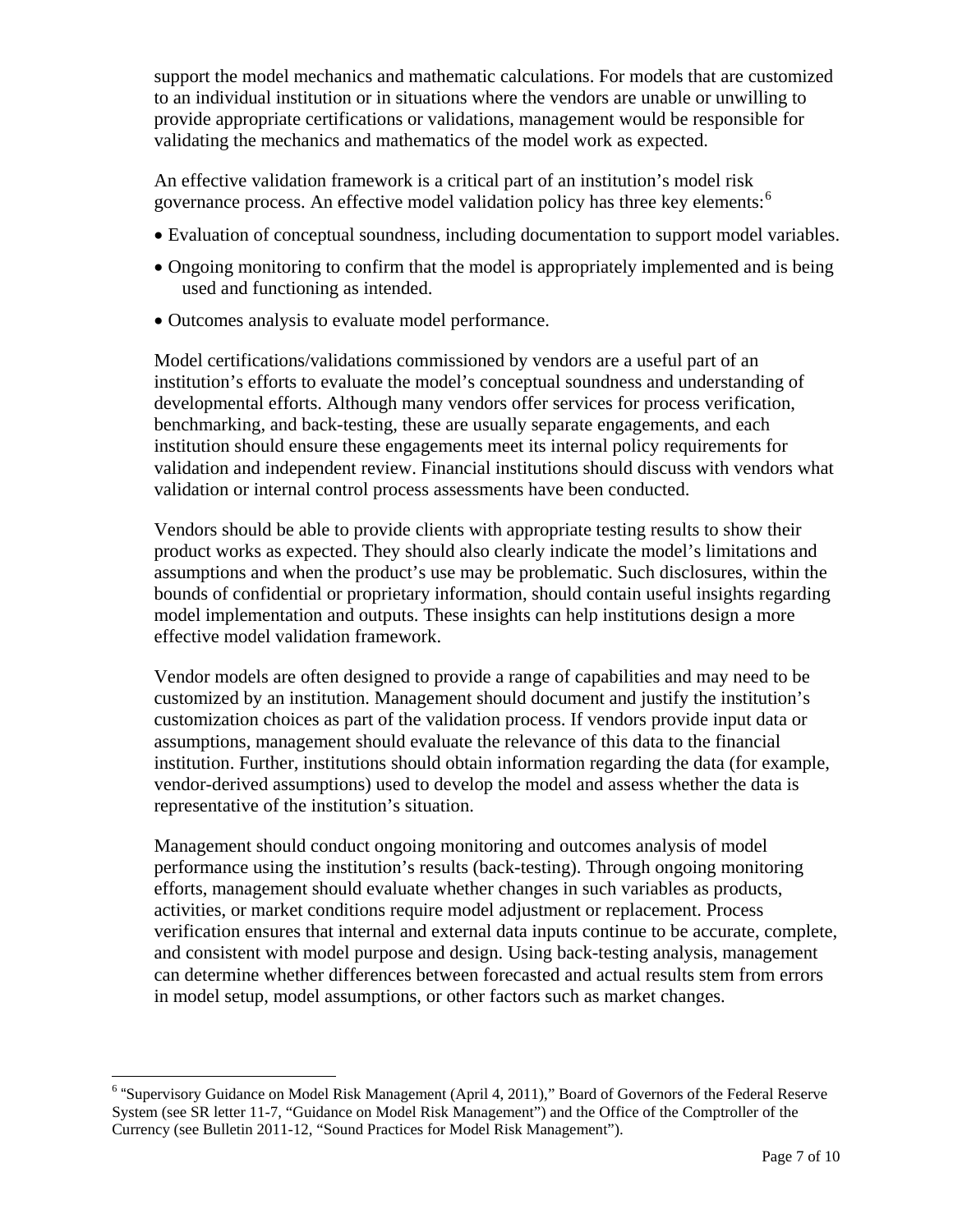# **10. Can you provide some examples of effective back-testing practices?**

*Answer:* Many institutions back-test model outcomes by determining the key drivers of differences between actual net-interest margin results and the modeled net-interest margin for a given period. This type of analysis attempts to explain the differences by isolating when key drivers, such as actual interest rates, prepayment speeds, other runoff, and new volumes, varied from the assumptions used in the model run. Tracking these variances over time helps to determine when key assumptions may need to be recalibrated. Isolating these key drivers in back-testing analysis is also important since testing too many variables at the same time produces unreliable and less meaningful results. Periodically comparing offering rates with modeled behavior also ensures that the model input reflects the institution's current business practices. Sensitivity testing may also inform assumption analysis by highlighting the assumptions that have a strong influence on model output.

### **Assumptions**

# **11. Can an institution use industry estimates for non-maturity-deposit (NMD) decay rates?**

*Answer:* Institutions should use assumptions that reflect the institution's profile and activities and generally avoid reliance on industry estimates or default vendor assumptions. Some institutions, however, have difficultly measuring decay rates on NMDs because of limitations on their systems' ability to provide necessary data, acquisitions or mergers, or possibly a lack of technical expertise. Industry averages provide an approximation but may not be a suitable estimate in every case. For example, customer types and behaviors are inconsistent across geographic areas and are likely to produce very different deposit decay rates from one institution to another. Industry estimates should be a starting point until sufficient internal data sets can be developed. An institution can contract with an outside vendor to assist with this process if necessary. For any key assumptions, back-testing should be performed to determine whether assumption estimates are reasonable.

# **12. Regarding deposit decay-rate assumptions, what are some examples of a "market environment in which customer behaviors may not reflect long-term economic fundamentals?"**

*Answer:* Management should carefully consider deposit and NMD decay-rate assumptions, particularly when customer behaviors change during periods of stress as well as external factors that may influence that behavior. For example, customers' flight to quality (insured deposits) during times of stress might influence NMD decay rates. Additionally, the deterrence value of prepayment penalties during times of near-zero interest rates (penalty becomes negligible) might influence time-deposit decay rates. Similar considerations should be given to other key rate drivers and prepayment assumptions used in the IRR model.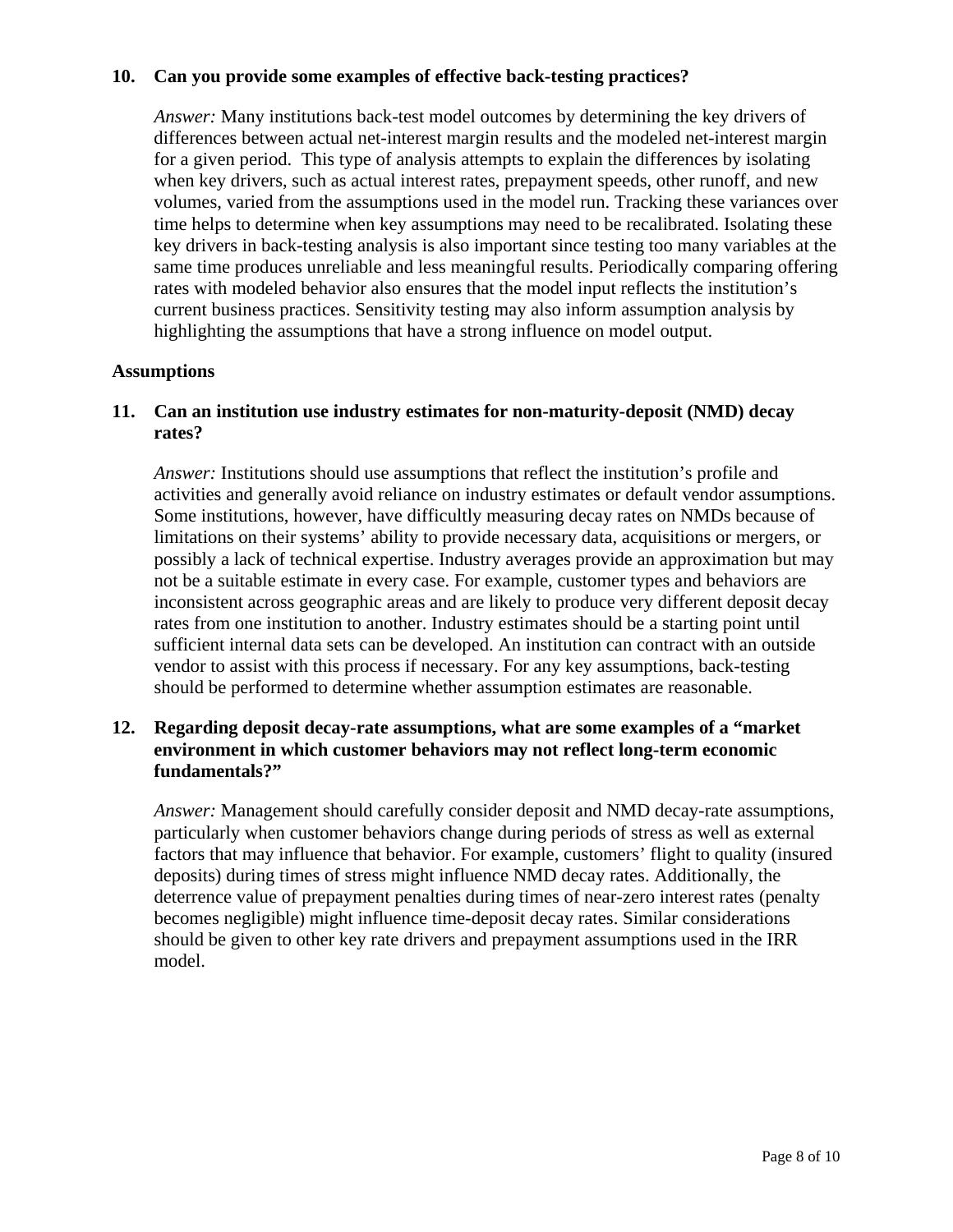# **Appendix Regulatory Guidance on Interest Rate Risk**

**Federal Deposit Insurance Corporation (FDIC), Board of Governors of the Federal Reserve System (FRB), Office of the Comptroller of the Currency (OCC), National Credit Union Administration (NCUA), Federal Financial Institutions Examination Institutions Examination Council State Liaison Committee (FFIEC)** 

• "Advisory on Interest Rate Risk Management" (January 2, 2010) [www.ffiec.gov/pdf/pr010710.pdf](http://www.ffiec.gov/pdf/pr010710.pdf)

# **FDIC, FRB, OCC**

• "Joint Agency Policy Statement: Interest Rate Risk" (June 26, 1996) [www.gpo.gov/fdsys/pkg/FR-1996-06-26/pdf/96-16300.pdf](http://www.gpo.gov/fdsys/pkg/FR-1996-06-26/pdf/96-16300.pdf)

# **FRB, OCC**

- "Guidance on Model Risk Management" (April 4, 2011) [www.federalreserve.gov/boarddocs/srletters/2011/sr1107.htm](http://www.federalreserve.gov/boarddocs/srletters/2011/sr1107.htm)
- "Sound Practices for Model Risk Management (April 4, 2011) [www.occ.treas.gov/news-issuances/bulletins/2011/bulletin-2011-12.html](http://www.occ.treas.gov/news-issuances/bulletins/2011/bulletin-2011-12.html)

### **Related Guidance:**

#### **FDIC**

• "Risk Management Manual of Examination Policies" (Section 7.1) [www.fdic.gov/regulations/safety/manual/section7-1\\_toc.html](http://www.fdic.gov/regulations/safety/manual/section7-1_toc.html)

### **FRB**

- *Commercial Bank Examination Manual* (Section 4090) [www.federalreserve.gov/boarddocs/supmanual/cbem/cbem.pdf](http://www.federalreserve.gov/boarddocs/supmanual/cbem/cbem.pdf)
- *Bank Holding Company Supervision Manual* (Section 2127) [www.federalreserve.gov/boarddocs/supmanual/bhc/bhc.pdf](http://www.federalreserve.gov/boarddocs/supmanual/bhc/bhc.pdf)
- *Trading and Capital-Markets Activities Manual* (Section 3010) [www.federalreserve.gov/boarddocs/supmanual/trading/trading.pdf](http://www.federalreserve.gov/boarddocs/supmanual/trading/trading.pdf)

### **OCC**

- "Interest Rate Risk," *Comptroller's Handbook* [www.occ.gov/publications/publications-by-type/comptrollers-handbook/irr.pdf](http://www.occ.gov/publications/publications-by-type/comptrollers-handbook/irr.pdf)
- "Risk Management of Financial Derivatives," *Comptroller's Handbook* [www.occ.gov/publications/publications-by-type/comptrollers-handbook/deriv.pdf](http://www.occ.gov/publications/publications-by-type/comptrollers-handbook/deriv.pdf)
- "Management of Interest Rate Risk, Investment Securities, and Derivatives Activities" (TB 13a) <http://files.ots.treas.gov/84074.pdf>